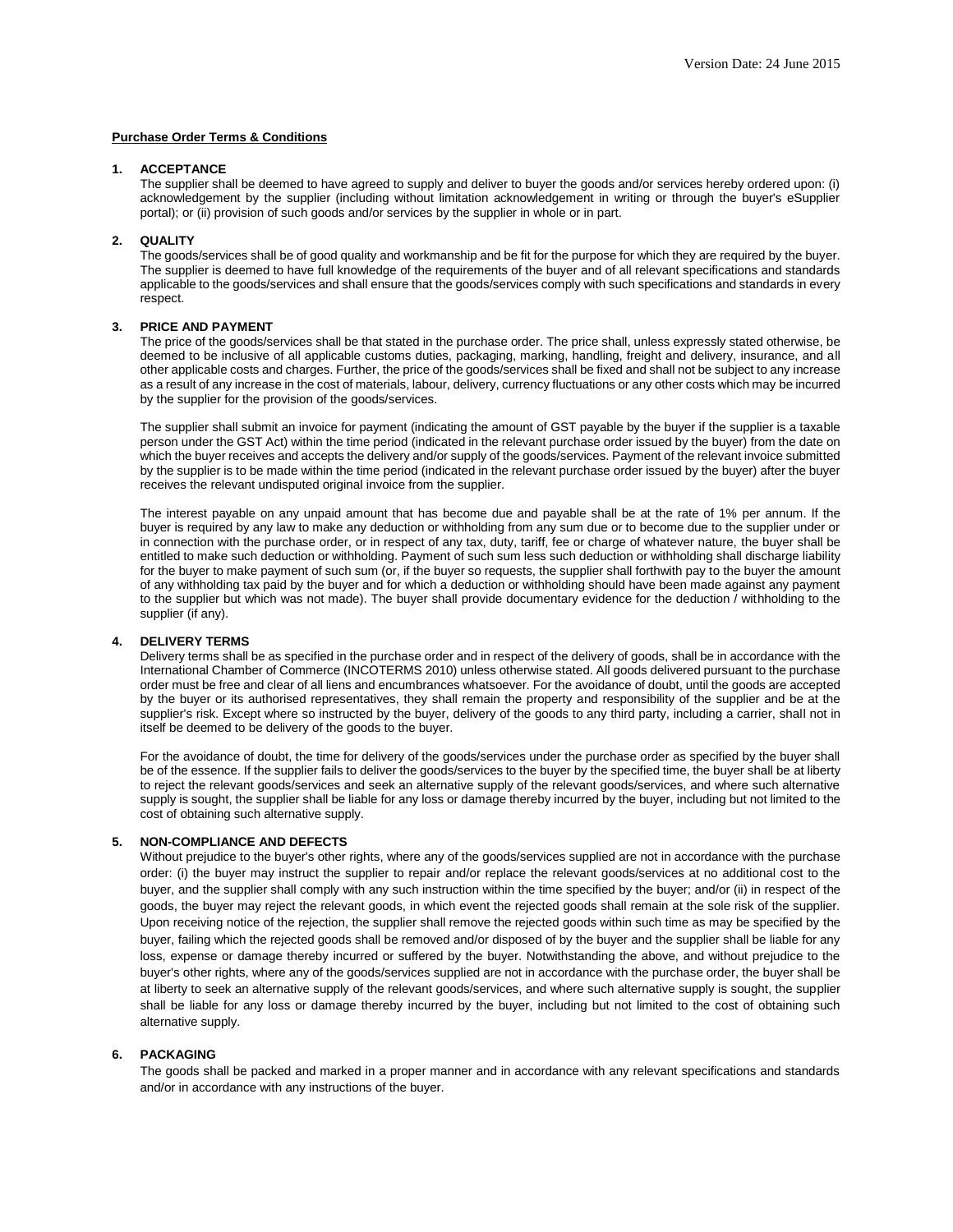# **7. COMPLIANCE WITH LAWS**

The supplier shall, at its own cost and expense, comply with and give all notices required by any law, by-law, regulations, codes and standards that may from time to time be applicable to the performance of the purchase order by the supplier, including but not limited the Casino Control Act (Cap. 33A) ("CCA") and any regulations enacted thereunder (including the Casino Control (Casino Contracts) Regulations 2010). The supplier shall ensure that it and any of its agents, employees, representatives, subcontractors, sub-vendors and/or servants who enter the casino without paying an entry levy, for the purpose of providing the goods and/or performing the services, shall not take part in any gaming in the casino. Without prejudice to the supplier's obligations under this clause, the supplier shall provide such information as may be required and/or notified by the relevant competent authorities. The supplier shall also promptly notify the buyer of any changes in the supplier's company name, registered address, business address and/or any such information as may be required and/or notified by the buyer to the supplier from time to time. The Supplier shall pay and indemnify the buyer and its directors, officers, employees, affiliates, subsidiaries, agents against any fees, fines, penalties, charges or sanctions of similar nature which may be imposed by any law, by-law, regulations, codes and standards or any competent authorities arising out of or in respect of the supply of goods / services.

# **8. INDEMNITY**

The supplier shall indemnify the buyer and its directors, officers, employees, affiliates, subsidiaries, agents against any liability incurred by the buyer to any person, and against all claims, damages, costs and expenses made against or incurred by the buyer and its directors, officers, employees, affiliates, subsidiaries, agents by reason of any negligence, default or breach by the supplier or its partners, directors, agents, employees, representatives, sub-contractors, sub-vendors and/or servants of the purchase order.

#### **9. ACCESS**

The supplier shall at all reasonable times permit the buyer and/or its duly authorised representatives and/or agents and/or servants access to all workshops and other places where the goods are manufactured, prepared or stored for the purpose of inspecting the same.

# **10. SUB-CONTRACTING/ASSIGNMENT**

The supplier shall not sub-contract the whole or any part of the supply of the goods / services to any other person without the written consent of the buyer. The supplier shall not assign any of its rights, interests or benefits under the purchase order or any part thereof (including the right to receive monies) to any person without the prior written consent of the buyer and any assignment made in contravention of this clause shall not bind the buyer. The buyer shall have the right at any time to assign all or any or its rights or benefits, and/or transfer any or all of its obligations hereunder in whole or in part to any third party upon written notice to the Supplier, but without requiring the prior written consent of the supplier.

#### **11. VARIATIONS**

The buyer shall be entitled at any time, to issue orders to vary any part of the goods/services to be supplied, including but not limited to the quantity and/or specifications of the goods, or order any change to the goods/services that may be required by the buyer. Where an order for variation is issued by the buyer, the supplier shall advise the buyer on any time and/or cost implications that may result from such order within the time allowed by the buyer. The buyer shall pay the supplier for any such variation, and the amount payable shall be agreed to by the parties, failing which, subject to such adjustment as the buyer may consider reasonable, the applicable unit cost of the goods /services as specified in the purchase order and/or the prevailing industry rates shall apply.

# **12. INSURANCE**

The supplier shall, at its own cost and expense, take out and maintain such insurance(s) necessary to cover its liabilities under the purchase order, including public and products liability, for an amount of not less than Singapore dollars one million (SGD1,000,000) in respect of any one occurrence, and shall incorporate provisions on cross liability and waiver of subrogation against the buyer. The terms of any insurance or the amount of any cover shall not relieve the supplier of any of its liabilities under the purchase order.

#### **13. TERMINATION**

The buyer may at any time and for any reason give the supplier written notice of termination, which shall have the effect of terminating the purchase order immediately. Upon receiving the buyer's written notice of termination, the supplier shall immediately: (i) stop all work under the purchase order; and (ii) notify its sub-vendors, sub-contractors and/or agents in writing to do the same. Upon termination of the purchase order, the supplier shall be entitled to be reimbursed for the actual costs incurred up to and including the date of termination, which shall be limited to such costs that are properly incurred and consistent with such deliveries that have been ordered by the buyer and in accordance with recognized accounting principles. For the avoidance of doubt, save for the actual costs incurred by the supplier as aforesaid, the supplier shall not be entitled to claim for any other losses, damages costs or expenses, including loss of profit, that may be incurred by the supplier as a result of such termination. If the supplier abandons the purchase order or is in breach of any of the terms and conditions set out herein or fails to comply with any notice, instruction or order by the buyer, then the buyer may issue a notice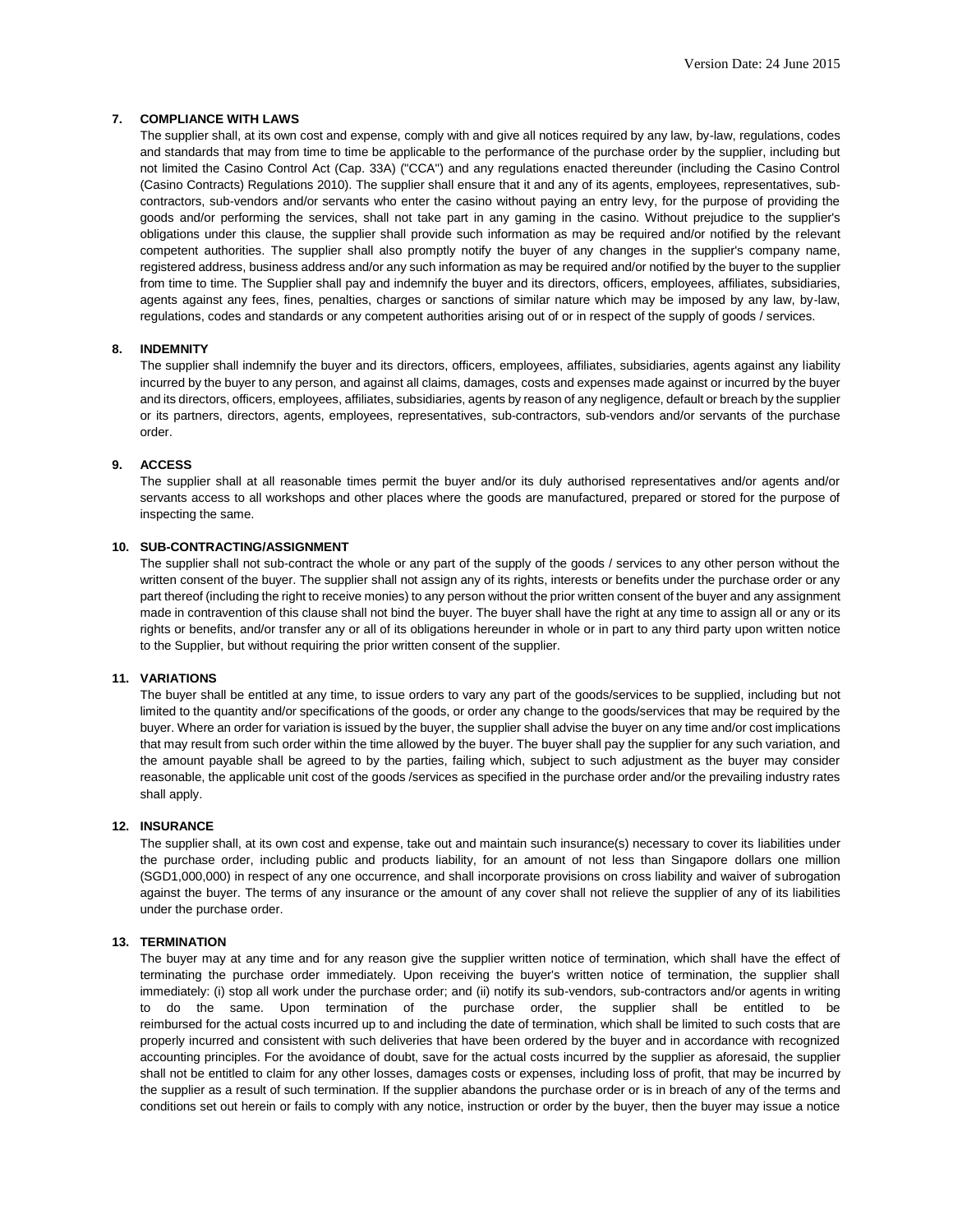in writing to the supplier specifying the default and requiring the supplier to rectify the default within thirty (30) days of receipt of the said notice. The buyer shall be entitled to give notice in writing to terminate the purchase order immediately in the event the supplier fails to rectify the default within the said thirty (30) days period. If the supplier commits an act of bankruptcy or becomes bankrupt or insolvent or enters into any agreement of composition or deed of arrangement with its creditors or if being a company, a winding up order is made or if a receiver or manager of the supplier's undertaking is appointed or possession taken or execution levied by creditors or debenture holders or under a floating charge or if a judicial manager is appointed, the buyer shall be entitled to give notice in writing to terminate the purchase order immediately. The buyer may use any of the goods supplied by the supplier up to the time of termination and shall have a lien over those goods and may sell any of the same and apply the proceeds of sale in or towards the satisfaction of any sums due or becoming due to it from the supplier under the purchase order. The supplier acknowledges and agrees that upon the receipt of a written notice served by any competent authorities requiring the purchase order to be suspended or terminated within the time specified in the notice, the purchase order shall be automatically terminated without prejudice to any rights that the buyer may have against the supplier before the date of such termination.

# **14. CONFIDENTIALITY**

The supplier undertakes and shall ensure its partners, directors, agents, employees, representatives, sub-contractors, subvendors and/or servants undertake to treat as confidential, all information which comes into its or their possession pursuant to or as a result of or in the performance of the purchase order. Without the prior written approval of the buyer, the supplier will not discuss the purchase order or its relationship to the buyer with any branch of the media (including, without limitation, the posting of any information thereof on the internet) or with any third party nor will they furnish any information (including without limitation written materials, photographs, audio tapes or discs, video tapes or discs, computer programs or data, CD-ROMs, drawings or sketches) relating to the buyer to any media entity (including, without limitation, the posting of any information thereof on the internet) or third party. The supplier will not use the buyer's name or its association with the buyer in any form or advertising or promotions (including, without limitation, the posting of any information thereof on the internet) without the prior written consent of the buyer. The supplier shall not and shall ensure that its partners, directors, agents, employees, representatives, subcontractors, sub-vendors and/or servants do not without the written permission of the buyer, disclose any such confidential information mentioned in the clause herein to any third party. The operation of this clause herein shall survive the termination of the purchase order without limit in point of time but shall cease to apply to information or knowledge which may properly come into the public domain through no fault of the supplier.

#### **15. INTELLECTUAL PROPERTY**

Any and all patents, designs, design rights, trademarks, trade names, copyrights and all other intellectual property rights (whether registered or not) (the "Intellectual Property") in all drawings, designs, plans, specifications or other documents (the "Buyer's Materials") given by the buyer to the supplier to enable the supplier to fulfill its obligations under the purchase order shall be used exclusively by the supplier for the purchase order. For the avoidance of doubt, the Buyer's Materials shall be deemed confidential. Insofar as any of the goods/services are manufactured/provided using the Buyer's Materials, the supplier shall not be permitted to disclose or provide any information on these goods/services to third parties without the prior written consent of the buyer. The supplier

hereby warrants that it is the sole and unencumbered owner of the Intellectual Property in the drawings, designs, plans, reports, specifications, samples, prototypes or other documents related to the goods/services that it makes available for the purpose of performing its obligations under the purchase order (the "Supplier's Materials"), and that none of the same or the use thereof as contemplated under the purchase order infringes the Intellectual Property of any third party. The supplier shall be deemed to have given to the buyer a perpetual, transferable, non-exclusive, royalty-free licence to copy, use and communicate the Supplier's Materials. The supplier undertakes to indemnify and keep the buyer and its employees, affiliates and agents harmless from and against any liabilities, damages, losses, costs, expenses, proceedings, suits or other consequences arising from any allegation or claim that a third party's Intellectual Property or other right has been infringed by the Supplier's Materials and/or any part or use thereof pursuant to the purchase order. The buyer shall own the Intellectual Property in all drawings, designs, plans, specifications or other documents created by the supplier, its partners, directors, agents, employees, representatives, subcontractors, sub-vendors and/or servants of the supplier pursuant to the purchase order (the "New Intellectual Property"). The supplier shall, and shall procure that its sub-vendor or agent execute all formal documents necessary or desirable in order to assign to the buyer all New Intellectual Property at no cost to the buyer.

# **16. PERSONAL DATA PROTECTION**

In furtherance of its performance of its obligations under the purchase order, the supplier may disclose information that constitutes personal data as defined by the Personal Data Protection Act ("PDPA") to the buyer. The supplier undertakes and warrants that it will obtain all necessary consents for the buyer to collect, use and disclose such personal data for the purposes contemplated in the purchase order. When dealing with personal data received from the buyer, the supplier shall only use and/or disclose personal data (i) in accordance with the purposes for which the buyer disclosed the personal data; (ii) in accordance with the instructions of the buyer; and (iii) in such manner that ensures the buyer's compliance with the PDPA. The supplier shall also comply with the PDPA, its regulations and guidelines and any reasonable request of the buyer with respect to the protection of personal data received from the buyer. In the event of any known unauthorized, unlawful, and/or unintended use, access,